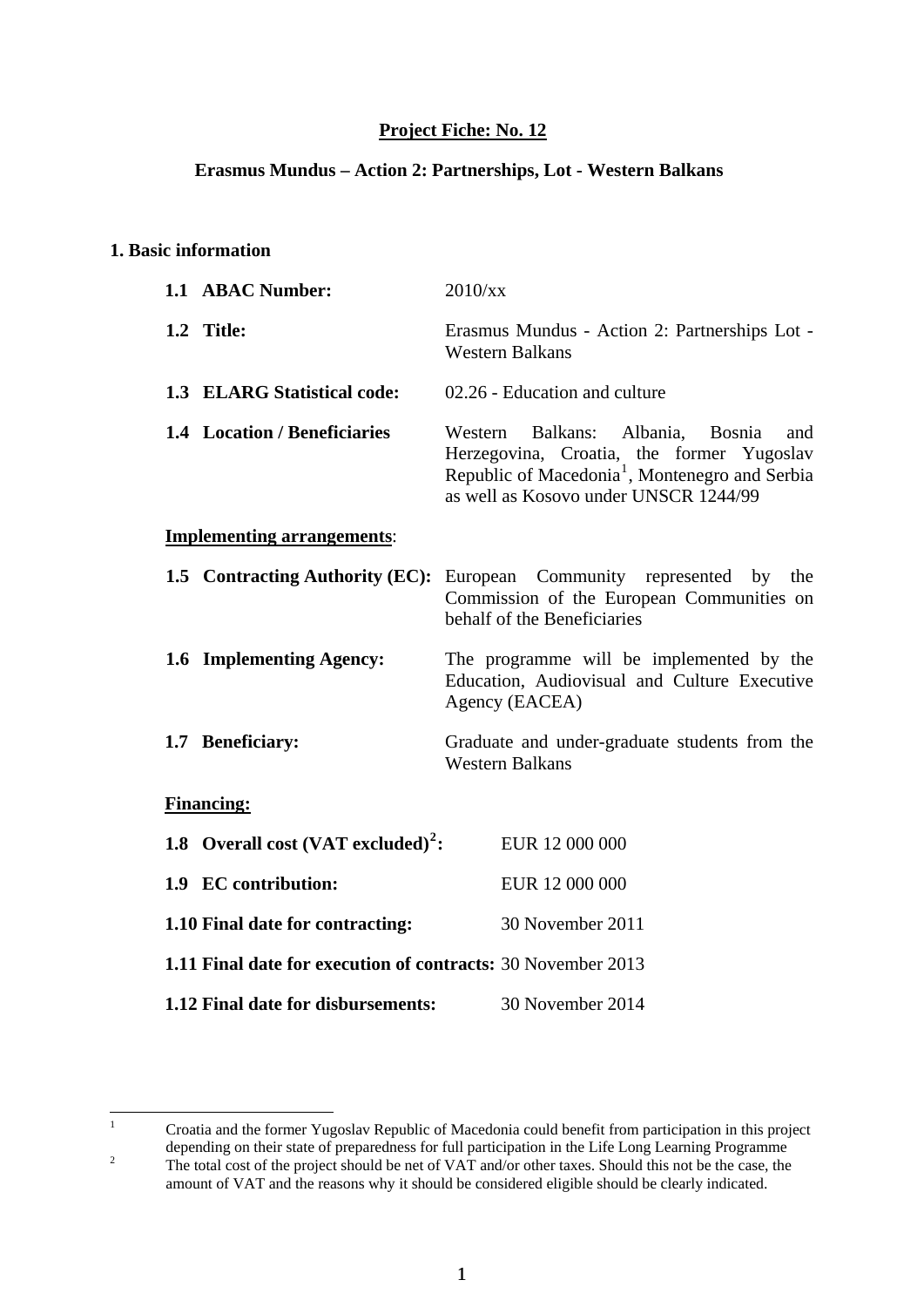## **2. Overall Objective and Project Purpose**

## **2.1 Overall Objective**

Contribute towards the development of human resources and the international cooperation capacity of higher education institutions in the Western Balkans.

## **2.2 Project purpose**

Enable the exchange of academic staff and students at all levels thereby enhancing their knowledge and skills.

## **2.3 Link with AP/NPAA / EP/ SAA[3](#page-1-0)**

Higher Education is an issue mentioned in all the European / Accession Partnerships (except Montenegro) as a medium priority. The AP for the former Yugoslav Republic of Macedonia and the EP for Albania, Bosnia and Herzegovina, Serbia and Kosovo also indicate higher education as a sector for promoting regional cooperation.

## **2.4 Link with MIPD**

This programme has been designed on the basis of the IPA Multi-beneficiary Multi-annual Indicative Planning Document (MIPD)  $2009-2011<sup>4</sup>$  $2009-2011<sup>4</sup>$  $2009-2011<sup>4</sup>$  in which education is a priority under Section 2.3.2.3. As noted in the MIPD, the objectives of aid in the area of education is to: Support the development and the quality of the higher education systems through balanced cooperation between local higher education institutions and those of the EU Member States; Enable mutual enrichment and better understanding between the EU Member States and the IPA beneficiaries through the exchange of academic staff and students at all levels and through the provision of postgraduate studies to highly qualified students in EU universities.

### **3. Description of project**

## **3.1 Background and justification**

The European Union recognises the importance of higher education for economic and social development. Higher education plays a crucial role in producing high quality human resources, in disseminating scientific discovery and advanced knowledge through teaching and educating future generations of citizens, high level professionals and political leaders, who in turn can contribute to better governance and social cohesion.

The increasing speed at which existing knowledge becomes obsolete, and the rapid changes in the means by which it is delivered and renewed will require high adaptability of the educational sector to meet the needs of the economy and of society as a whole. In the context of globalisation, Beneficiaries that are only weakly connected to the global knowledge economy will find themselves increasingly at a disadvantage and will not be able to generate adequate socio-economic conditions for the population.

<span id="page-1-1"></span><span id="page-1-0"></span>COM (2009) 4518

 <sup>3</sup>  $AP = Accession$  Partnership;  $NPAA = National Programme$  for the Adoption of the Acquis (for Candidate Countries), National Action Plan (for Potential Candidates); EP= European Partnership;  $SAA = Stabilisation$  and Association Agreement.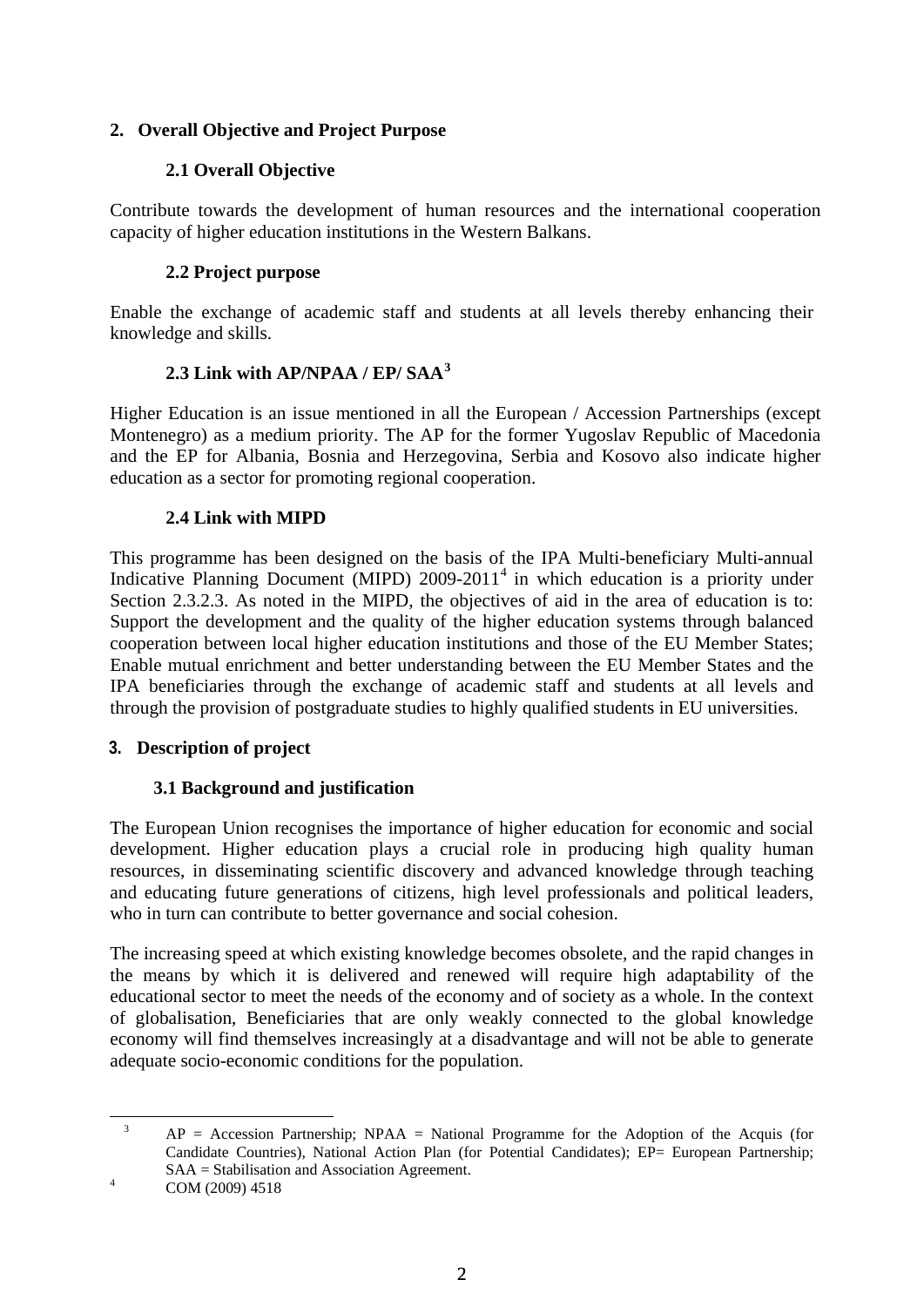Against this background, the promotion of international cooperation between the European Union and Third-Country Higher Education Institutions (HEI) and, in particular, the facilitation of institution-based mobility is a win-win situation not only to improve the results of education, but also to create lasting links and generate mutual enrichment and understanding between peoples. Moreover the mobility scheme envisaged under this specific Lot translates a political choice for the region and is complementary to other actions developed in the area. This programme offers a unique higher education institutional cooperation frame and training opportunities relevant to the skilled manpower needs of the Western Balkans, the students and academic staff benefit from the opportunity to study, teach and research in EU countries and participating universities raise their capacities, build pools of expertise and gain international visibility.

More specifically, the reform efforts of the Candidate Countries and Potential Candidates for accession include improving the quality of their education systems. This programme aims to build ties at university level through consortia activities and to set up programmes for student mobility between the EU Member States and the Western Balkans.

In 2007, the European Commission proposed to increase the number of scholarships for graduate and undergraduate students in the Western Balkans. This follows both the recommendation of the Salzburg Communication and the Council Conclusions in December 2006 which emphasised the desirability of promoting people-to-people contacts by making more such scholarships available. In addition, according to the Communication of March 2008[5](#page-2-0) "Western Balkans: Enhancing the European Perspective" and following the recommendations of the Council Meeting of January 2008, the Commission has decided to double the 2007 budget for scholarships as from the academic year 2010-2011. Therefore, the budget and the number of scholarships under Action 2 have been doubled from IPA 2007 to IPA 2009 and will remain the same under IPA 2010.

At the end of 2008, the former External Cooperation Window has been integrated as Action II "Partnerships" under the new Erasmus Mundus II programme<sup>[6](#page-2-1)</sup> which aims to promote institutional cooperation and mobility activities.

### **3.2 Assessment of project impact, catalytic effect, sustainability and cross border impact**

The programme will have a catalytic effect on the implementation of the Bologna recommendations and will strongly contribute to the promotion of mutual understanding in a multicultural environment and training.

Performance is monitored through desk and field monitoring. The Erasmus Mundus National Structures act as information offices in EU Member States.

For all activities regarding the mobility of students from both partner and non-partner institutions, applicants must explain in which way these mobility exchanges favour the creation of durable links with the Candidate Countries and Potential Candidates for accession, how they can respond to the social, economical and political needs of the Candidate Countries and Potential Candidates for accession concerned and how they will help to disseminate European social and democratic values.

 $\frac{1}{5}$ COM (2008)127, 05.03.08

<span id="page-2-1"></span><span id="page-2-0"></span><sup>6</sup> Decision N° 1298/2008/EC of 16/12/2008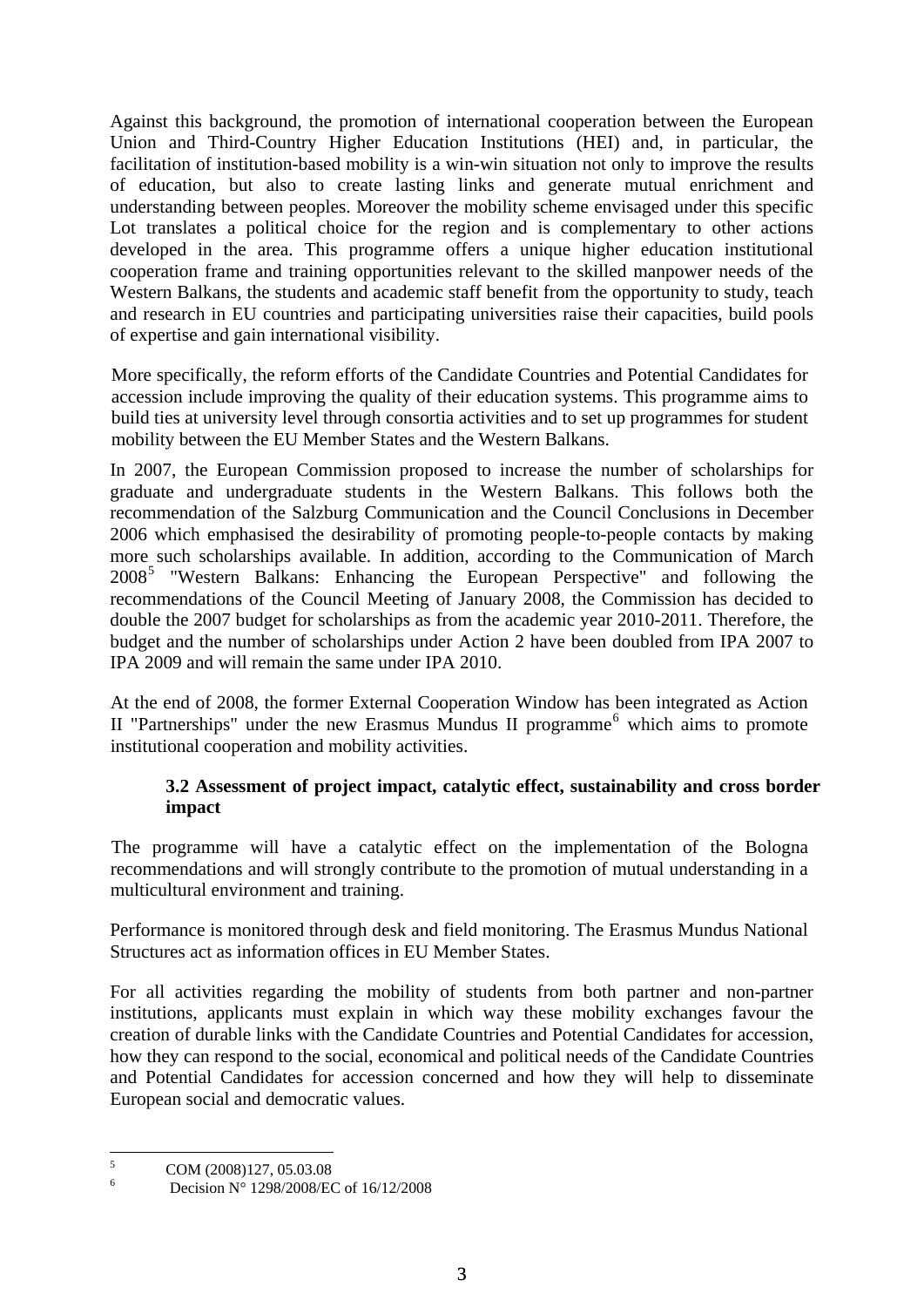### **3.3 Results and measurable indicators:**

The expected results of this programme are:

- − Greater multilateral exchange of students between the European Union and the Western Balkans;
- − Enhanced international cooperation capacities of higher education institutions in the Western Balkans through cooperation with high quality European institutions (Erasmus Charter) with extensive experience in European Credit Transfer and Accumulation System (ECTS) and in the implementation of the "Bologna process";
- − The spreading of the experiences of EU universities in the framework of Erasmus exchanges and in the implementation of the "Bologna process";
- − Improved cultural understanding and respect for diversity;

The main performance indicators for this programme are the number of institutions, students and teachers participating in the programme as well as the impact of their study in the EU on employability and career opportunities. The results of the programme will be evaluated through an assessment and analytical study to be implemented by the Commission services.

### **3.4 Activities:**

Mobility activities include:

(a) Student exchanges

The types of mobility to be funded in this first phase of the programme are: undergraduate students, master, doctoral and post-doctoral fellowships. For academic staff: teaching, practical training and research exchanges;

(b) Partnership activities to organise mobility and the transfer of best practices

The grant awarded also covers the costs of organising student exchanges, work with partners on a credit transfer system, the application of principles such as the diploma supplement and work with partners on quality assurance issues. The exchange of students and academic staff within the programmes can take place between higher education institutions from the EU and higher education institutions from the Western Balkans. The signature of a new specific grant agreement every year is subject to annual renewal and to the requirement of including new partner universities in the consortium.

### **3.5 Conditionality and sequencing:**

This programme will be implemented on the assumption that performing consortia will be selected and that numerous students are interested in exchange activities.

### **3.6 Linked activities**

This programme complements current and previous higher education schemes in the field, building on the positive results that other educational programmes such as the general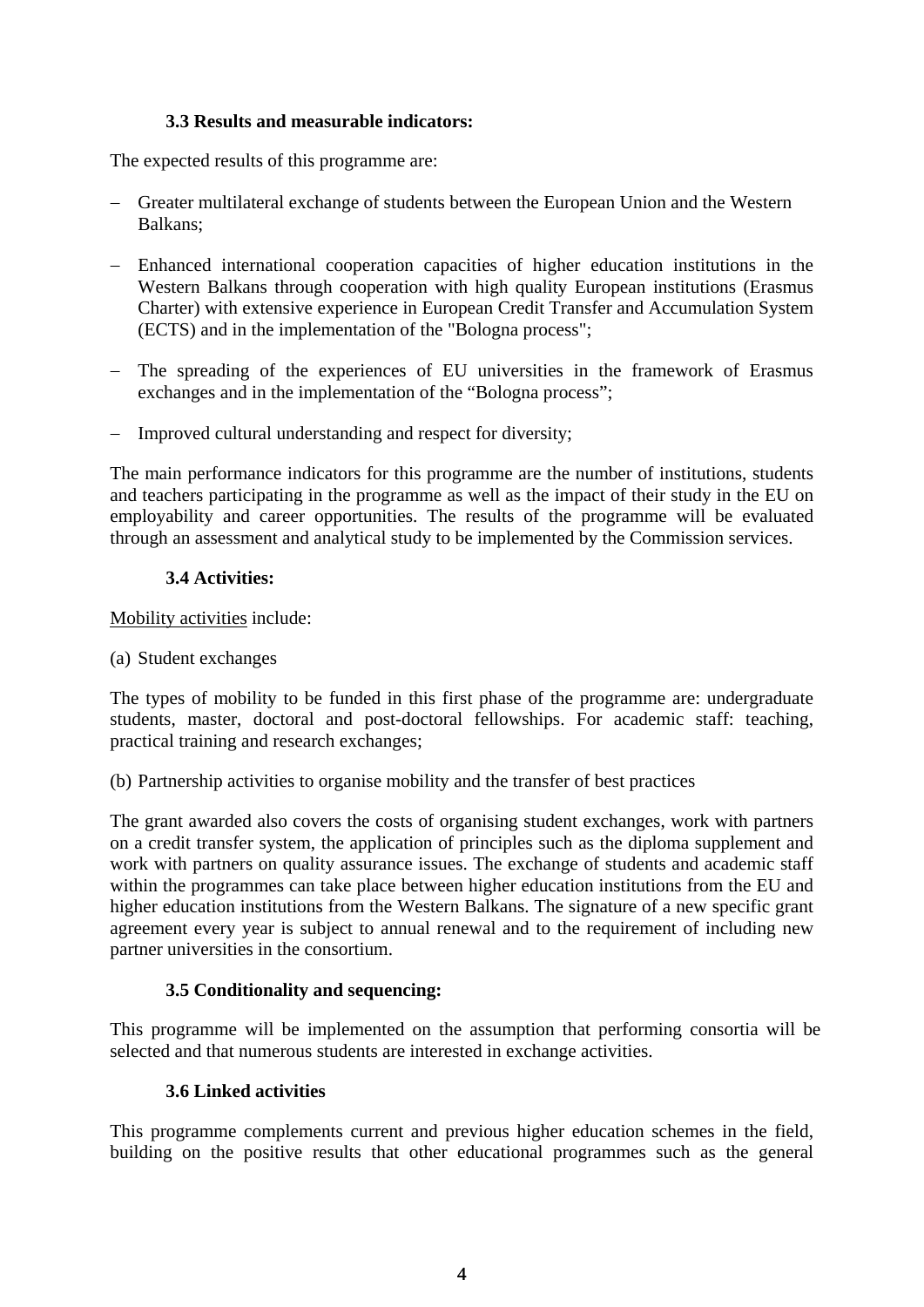Erasmus Mundus, Tempus and the Erasmus Mundus Action 1 - Western Balkans – Turkey Windows and, have generated in the region:

- Tempus IV aims at upgrading higher education institutions and promoting regional and multilateral networking between higher education institutions in the EU and the Western Balkans. Tempus programmes relate to curriculum development and institutional development;
- − Erasmus Mundus Action 1 Western Balkans and Turkey Windows, a programme which provides scholarships for students and doctoral candidates to around 150 Erasmus Mundus Master Courses and Joint Doctorate Programmes in Europe. In 2006, a specific Window for the Western Balkans was started under the Erasmus Mundus Programme to enable the selection of 100 post-graduate students from the region.

In addition and complementing the proposed scholarships, under IPA 2008 the "European Integration Scholarship Programme" aim to strengthen the capacity of relevant public institutions in Serbia, through the provision of specialised academic and professional training programmes for qualified applicants of diverse backgrounds, in areas pertinent for the process of European integration.

The Agency for Mobility and EU Programmes in Croatia and the National Agency for EU Education Programmes and Mobility in the former Yugoslav Republic of Macedonia, the designated national agencies for management of the Life-long Learning Programme, which are undertaking preparatory measures for their countries' full participation in the Life-Long Learning Programme, launched the Call for Proposals referring to pilot projects for Life-Long Learning Programme in year 2009 funded by IPA 2007 funds. The pilot projects include application of HEIs for Erasmus Charter as well as student mobility for studies and staff mobility under Erasmus. More pilot projects, founded by IPA 2009, will be implemented in 2010.

The Programme shall support and supplement action taken by and in the Member States while fully respecting their responsibility for the content of education and the organisation of education and training systems, and their cultural and linguistic diversity.

The Czech Presidency has co-organised with the European Commission in May 2009 a Pledging Conference which aimed at taking stock of what has been undertaken both by the Commission and the Member States in the provision of scholarships for the students of the Western Balkans. It is now envisaged to create a mechanism of coordination and information between the Commission, the Member States and the Western Balkans beneficiaries.

#### **3.7 Lessons learned**

The final evaluation of the second phase of the Tempus programme (1994 - 2000) and the mid-term evaluation of its third phase (2000 - 2006) emphasised the opportunity of increasing support to higher education exchanges and university mobility activities. Since the start of the Erasmus Mundus External Cooperation Window last year, mobility activities have been removed from Tempus IV and are being entirely transferred to Erasmus Mundus II.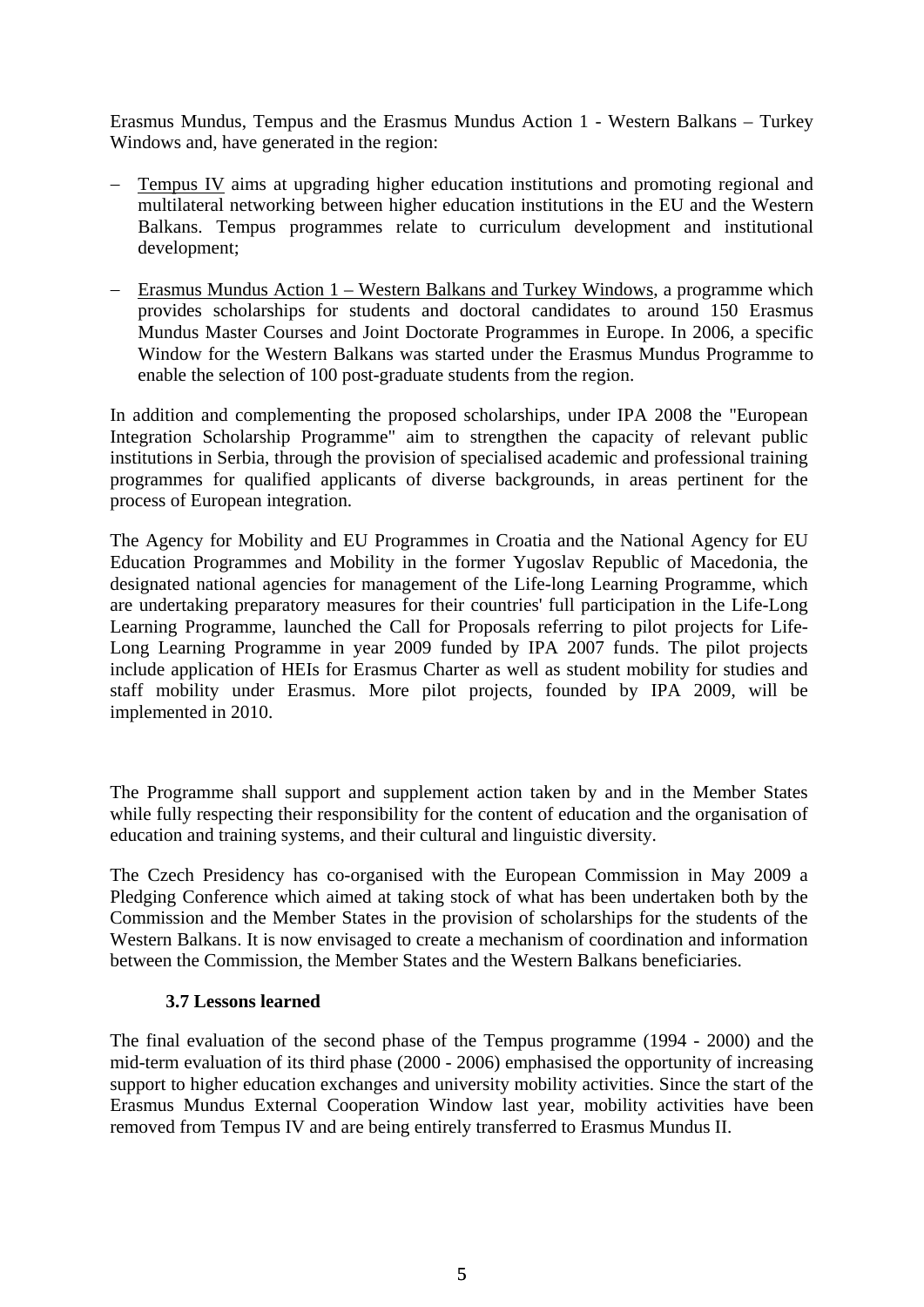## **4. Indicative Budget (amounts in EUR)**

|                      |                           |              | <b>SOURCES OF FUNDING</b>                   |            |                       |                   |     |         |                      |             |                          |       |
|----------------------|---------------------------|--------------|---------------------------------------------|------------|-----------------------|-------------------|-----|---------|----------------------|-------------|--------------------------|-------|
|                      |                           | TOTAL EXP.RE | <b>IPA COMMUNITY</b><br><b>CONTRIBUTION</b> |            | NATIONAL CONTRIBUTION |                   |     |         | PRIVATE CONTRIBUTION |             |                          |       |
|                      | IB                        | <b>INV</b>   | <b>EUR</b>                                  | <b>EUR</b> | % (2)                 | Total             | %   | Central | Regional/            | <b>IFIs</b> | <b>EUR</b>               | % (2) |
| <b>ACTIVITIES</b>    | (1)                       | (1)          | $(a)=(b)+(c)+(d)$                           | (b)        |                       | <b>EUR</b>        | (2) | EUR     | Local<br><b>EUR</b>  | <b>EUR</b>  | (d)                      |       |
|                      |                           |              |                                             |            |                       | $(c)=(x)+(y)+(z)$ |     | (x)     | (y)                  | (z)         |                          |       |
| Activity 1           | $\boldsymbol{\mathsf{x}}$ |              | 12 000 000                                  | 12 000 000 | 100                   | $\blacksquare$    |     |         |                      |             | $\overline{\phantom{0}}$ |       |
| <b>TOTAL IB</b>      |                           | 12 000 000   | 12 000 000                                  | 100        |                       |                   |     |         |                      |             |                          |       |
| <b>TOTAL INV</b>     |                           |              |                                             |            |                       |                   |     |         |                      |             |                          |       |
| <b>TOTAL PROJECT</b> |                           | 12 000 000   | 12 000 000                                  | 100        |                       |                   |     |         |                      |             |                          |       |

Amounts net of VAT

(1) In the Activity row use "X" to identify whether IB or INV

(2) Expressed in % of the **Total** Expenditure (column (a))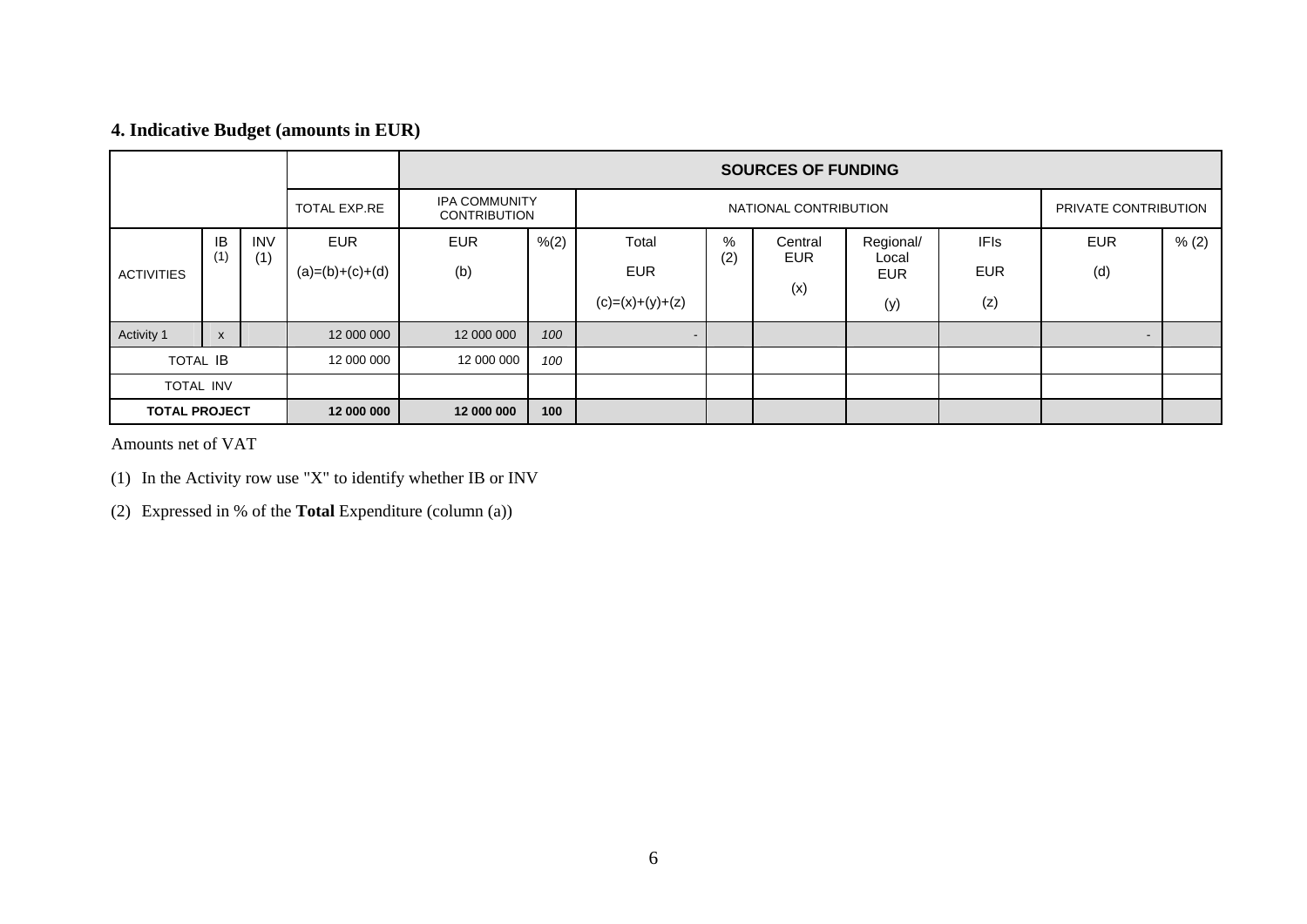| <b>Contracts</b>          | Proposals       | Launch of Call for Signature of contracts   Project Completion |        |
|---------------------------|-----------------|----------------------------------------------------------------|--------|
| <b>Call for Proposals</b> | $\vert$ Q4 2010 | Q3 2011                                                        | Q42014 |

## **5. Indicative Implementation Schedule (periods broken down per quarter)**

## **6. Cross cutting issues**

It is necessary to increase Community efforts to promote dialogue and understanding between cultures world-wide. It is important to bear in mind the social dimension of higher education as well as the ideals of democracy and respect for human rights, including gender equality, especially as mobility fosters the discovery of new cultural and social environments and facilitates understanding thereof. In so doing, no group of citizens or Western Balkans nationals is excluded or put at a disadvantage.

## **6.1 Equal Opportunity**

Over the past few decades increasing attention has been paid to the gender dimension of poverty and development in transition economies, particularly in relation to the role of women in education and the impact of higher education on equal opportunity policies.

Projects should integrate gender mainstreaming in their aims and activities, specifically in subject matters and areas of study where the presence of women in the economy has traditionally been very low (science and technology). Projects should promote gender balance and identify factors influencing gender discrimination. They should monitor and evaluate the transition from education and training to working life, recruitment and career development of potential female top managers.

Projects in the sphere of education and sciences should promote the change of gender roles and societal stereotypes, avoiding in any sort of cultural prejudice educational materials.

The principle of equal opportunities should be taken into account when evaluating the quality of all projects proposed under the three components. Specific attention will be paid to this dimension when determining the benefit of mobility activities.

While implementing the project activities and, to the extent applicable, the beneficiary will try to assure that gender disaggregated data is made available to carry out an analysis of the social and economic impact of the actions undertaken.

## **6.2 Environment**

The project beneficiaries shall ensure that during implementation of their actions due cognizance is given to the Government's development policy relating to environmental management and that such policy is embodied, as appropriate, within all strategic policy documents they may draft, all training activities they may carry out and new study programmes and curricula that they may design.

## **6.3 Minorities**

Rights of minorities should be taken into account when evaluating the quality of all projects proposed under the programme. Specific attention will be paid to this dimension when determining the benefit of mobility activities.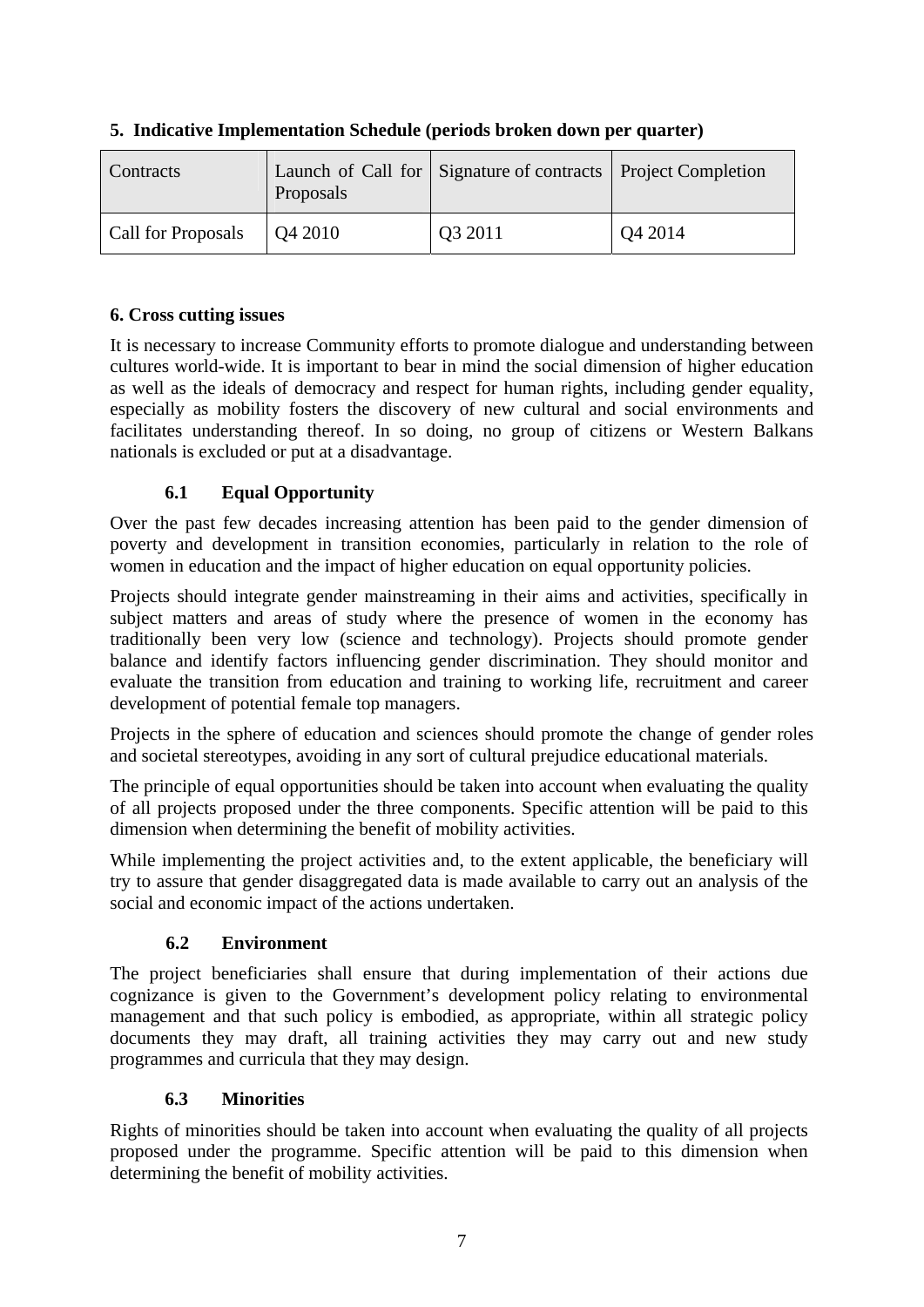### **ANNEXES**

- I- Logical framework matrix in standard format
- II- Amounts (in EUR) contracted and disbursed per quarter over the full duration of project
- III- Description of Institutional Framework
- IV Reference to laws, regulations and strategic documents:
- V- Details per EC funded contract (where applicable)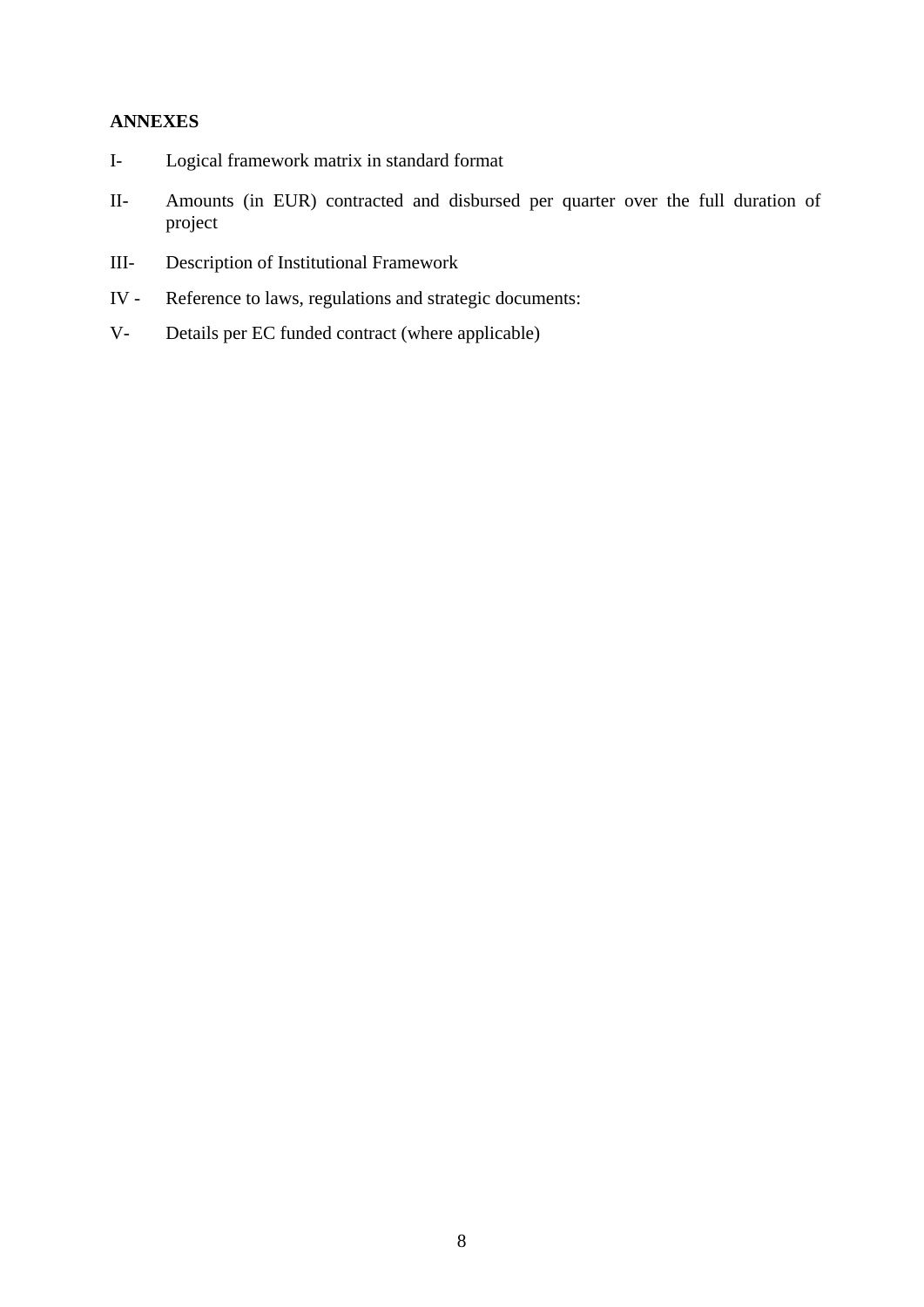## **ANNEX I: Logical framework matrix in standard format**

| LOGFRAME PLANNING MATRIX FOR PROJECT FICHE | <b>Erasmus Mundus – Action 2:</b><br>Partnerships, Lot - Western Balkans |                                          |
|--------------------------------------------|--------------------------------------------------------------------------|------------------------------------------|
|                                            | Contracting period expires:                                              | Disbursement period expires:             |
|                                            | 30 November 2011                                                         | 30 November 2014                         |
|                                            | Total budget: <b>EUR 12 000 000</b>                                      | <b>IPA</b> budget: <b>EUR</b> 12 000 000 |

| <b>Overall objective</b>                                                                                                                                                 | <b>Objectively verifiable indicators</b> | <b>Sources of Verification</b>             |                                                                                                                                                                          |
|--------------------------------------------------------------------------------------------------------------------------------------------------------------------------|------------------------------------------|--------------------------------------------|--------------------------------------------------------------------------------------------------------------------------------------------------------------------------|
| To contribute towards the development of human<br>and the international cooperation<br>resources<br>capacity of higher education institutions in the<br>Western Balkans. |                                          |                                            |                                                                                                                                                                          |
| <b>Project purpose</b>                                                                                                                                                   | <b>Objectively verifiable indicators</b> | <b>Sources of Verification</b>             | <b>Assumptions</b>                                                                                                                                                       |
| To enable the exchange of academic staff and Number of delivered scholarships<br>students at all levels thereby enhancing their<br>knowledge and skills.                 |                                          | European Commission and EACEA<br>services. | After selection the assumption is that<br>students and academics from Western<br>Balkans are permitted to leave their<br>country and enter the European host<br>country. |
|                                                                                                                                                                          |                                          |                                            | European Commission Delegations should<br>cooperate if necessary with local EU<br>embassies in the Beneficiaries in order to<br>ease the visa application process.       |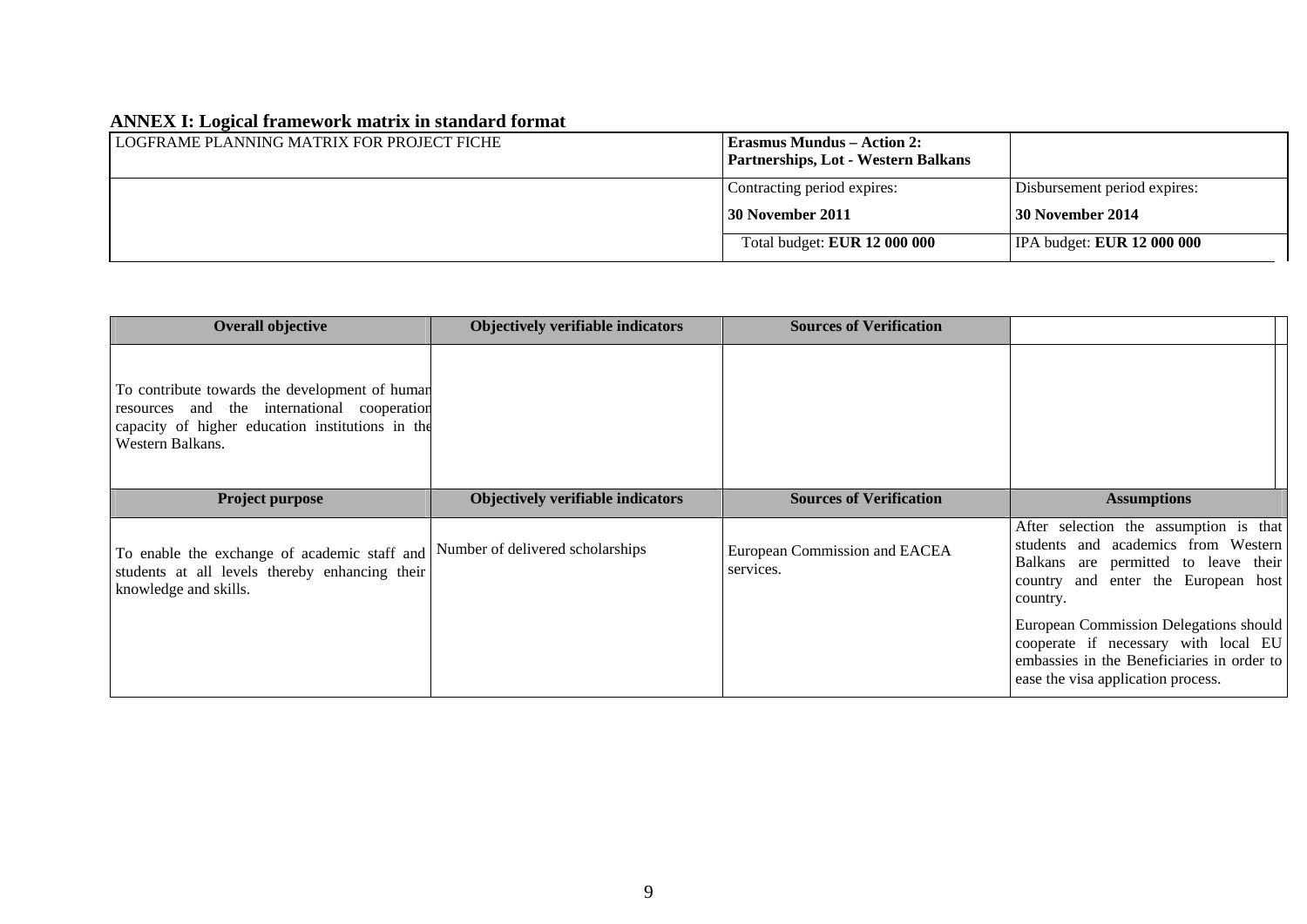|                                                                                                                                                                                                                                                                                          | <b>Results</b>                                                                                                                                                                                                                                                                                                                                                                                        | <b>Objectively verifiable indicators</b>                                                                                              | <b>Sources of Verification</b>                            | <b>Assumptions</b> |
|------------------------------------------------------------------------------------------------------------------------------------------------------------------------------------------------------------------------------------------------------------------------------------------|-------------------------------------------------------------------------------------------------------------------------------------------------------------------------------------------------------------------------------------------------------------------------------------------------------------------------------------------------------------------------------------------------------|---------------------------------------------------------------------------------------------------------------------------------------|-----------------------------------------------------------|--------------------|
|                                                                                                                                                                                                                                                                                          | Greater multilateral exchange of students<br>between the European Union and the<br>Western Balkans;<br>Enhanced international cooperation<br>capacities of higher education institutions in<br>the Western Balkans through cooperation<br>with high quality European institutions                                                                                                                     | Number of students participating in the<br>Programme<br>Number of universities / consortia<br>selected through the Call for proposals | Universities and Consortia<br><b>Commission and EACEA</b> |                    |
|                                                                                                                                                                                                                                                                                          | (Erasmus Charter) with extensive experience<br>in European Credit Transfer and<br>Accumulation System (ECTS) and in the<br>implementation of the "Bologna process";<br>The spreading of the experiences of EU<br>universities in the framework of Erasmus<br>exchanges and in the implementation of the<br>"Bologna process";<br>Improved cultural understanding and respect<br>for diversity;        | Impact of students study in the EU on<br>employability and career opportunities                                                       |                                                           |                    |
|                                                                                                                                                                                                                                                                                          | <b>Activities</b>                                                                                                                                                                                                                                                                                                                                                                                     | <b>Means</b>                                                                                                                          | <b>Costs</b>                                              | <b>Assumptions</b> |
|                                                                                                                                                                                                                                                                                          | (a) Student Exchanges                                                                                                                                                                                                                                                                                                                                                                                 |                                                                                                                                       |                                                           |                    |
| The types of mobility to be funded in this first The selected consortia will receive a specific<br>phase of the programme are: undergraduate<br>students, master, doctoral and post-doctoral<br>fellowships. For academic staff: teaching,<br>practical training and research exchanges; |                                                                                                                                                                                                                                                                                                                                                                                                       | grant agreement covering the mobility<br>activities of the call for activities starting in<br>the academic year 2009/2010             | EUR 12 000 000                                            |                    |
|                                                                                                                                                                                                                                                                                          | (b) partnership activities to organise mobility and<br>transfer of best practice:                                                                                                                                                                                                                                                                                                                     |                                                                                                                                       |                                                           |                    |
|                                                                                                                                                                                                                                                                                          | The grant awarded covers also the costs of<br>organising student exchanges, work with partners<br>on a credit transfer system, the application of<br>principles such as the diploma supplement and<br>work with partners on quality assurance issues.<br>The exchange of students and academic staff<br>within the programmes can take place between<br>higher education institutions from the EU and |                                                                                                                                       |                                                           |                    |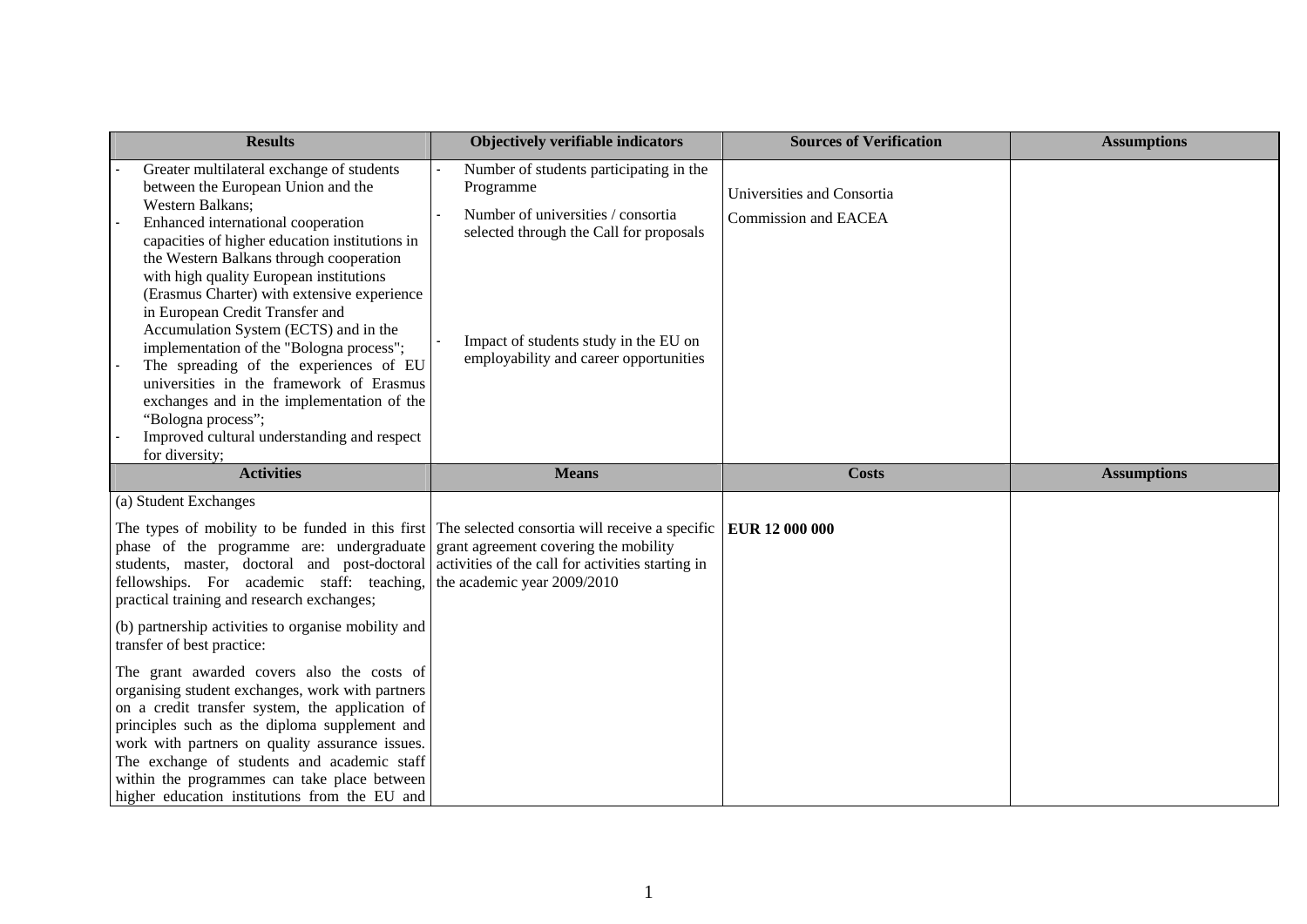| higher education institutions from the Western    |  |  |
|---------------------------------------------------|--|--|
| Balkans. The signature of a new specific grant    |  |  |
| agreement every year is subject to annual renewal |  |  |
| and to the requirement of including new partner   |  |  |
| universities in the consortium.                   |  |  |
|                                                   |  |  |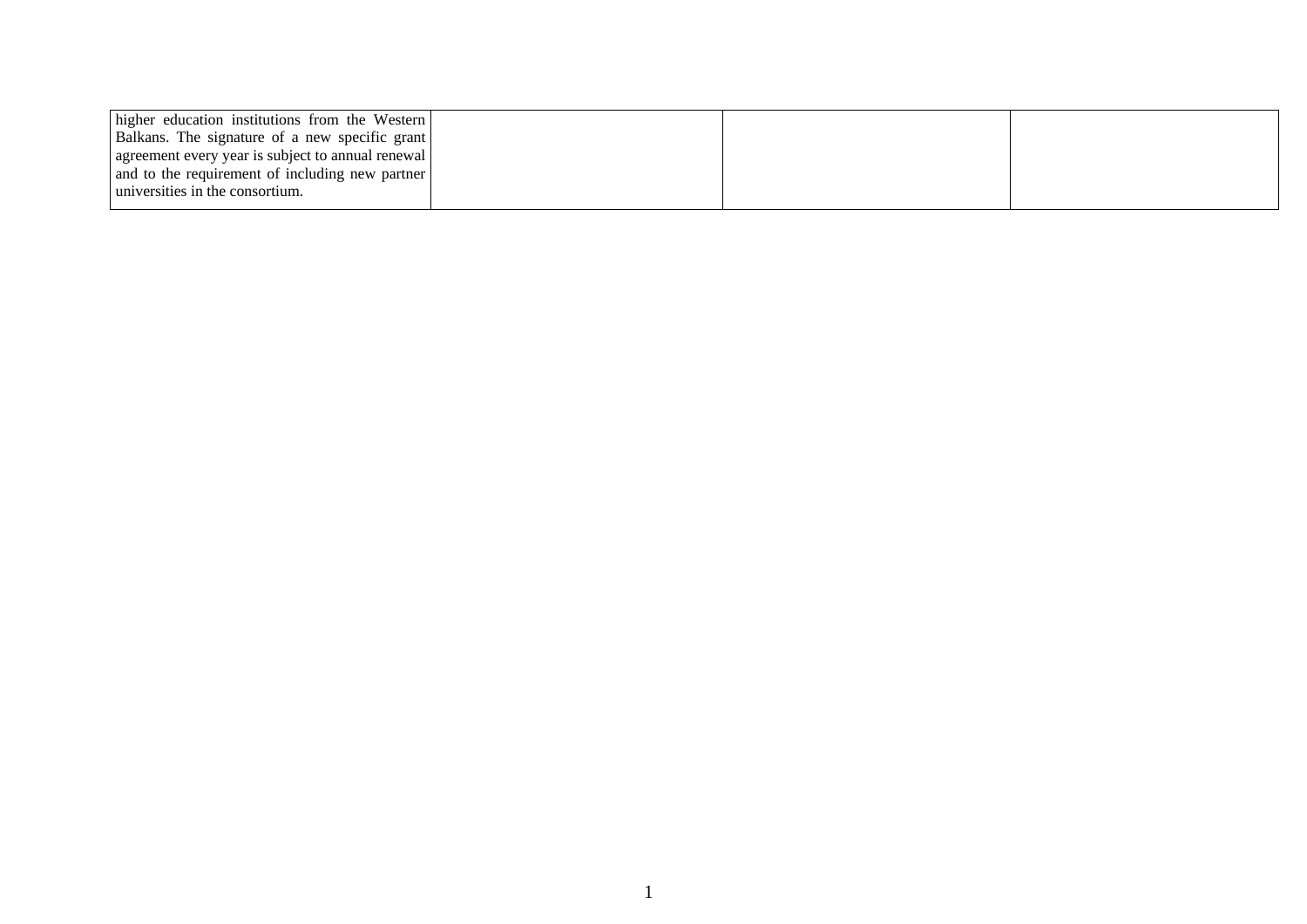# **ANNEX II: Amounts (in EUR) contracted and disbursed per quarter over the full duration of project**

| <b>Contracted</b>                                                          | Q3 2011    |           |            |
|----------------------------------------------------------------------------|------------|-----------|------------|
| Mundus - Action 2:<br><b>Erasmus</b><br>Partnerships Lot - Western Balkans | 12 000 000 |           |            |
| <b>Cumulated</b>                                                           | 12 000 000 |           |            |
| <b>Disbursed</b>                                                           | Q3 2011    | Q3 2012   | Q3 2013    |
| Erasmus Mundus - Action 2:<br>Partnerships Lot - Western Balkans           | 4 800 000  | 4 800 000 | 2 400 000  |
| <b>Cumulated</b>                                                           | 4 800 000  | 9 600 000 | 12 000 000 |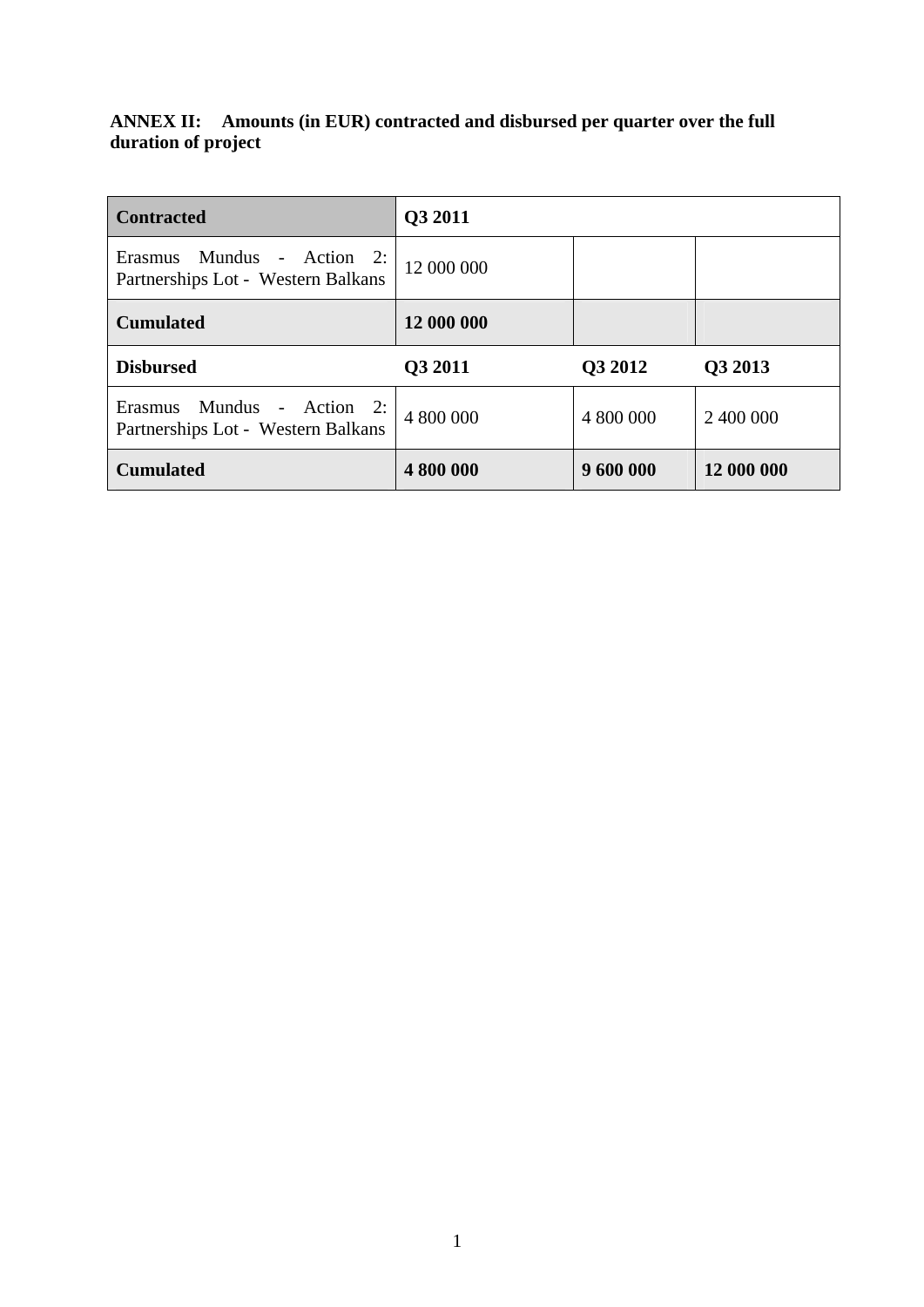## **ANNEX III: Description of Institutional Framework**

The Tempus Offices have been asked to ensure the promotion of the Erasmus Mundus Programme. Every Candidate Country and Potential Candidate for accession has established a Tempus Office.

These are the authorities in charge of the Higher education Sector in the Beneficiaries:

- Albania: Ministry of Education and Sciences
- Bosnia and Herzegovina: Federal Ministry of Education and Sciences
- Croatia: Ministry of Science, Education and Sports
- The former Yugoslav Republic of Macedonia: Ministry of Education and Science
- Kosovo: Ministry of Education, Science and Technology
- Montenegro: Ministry of Education and Science
- Serbia: Ministry of Education and Sports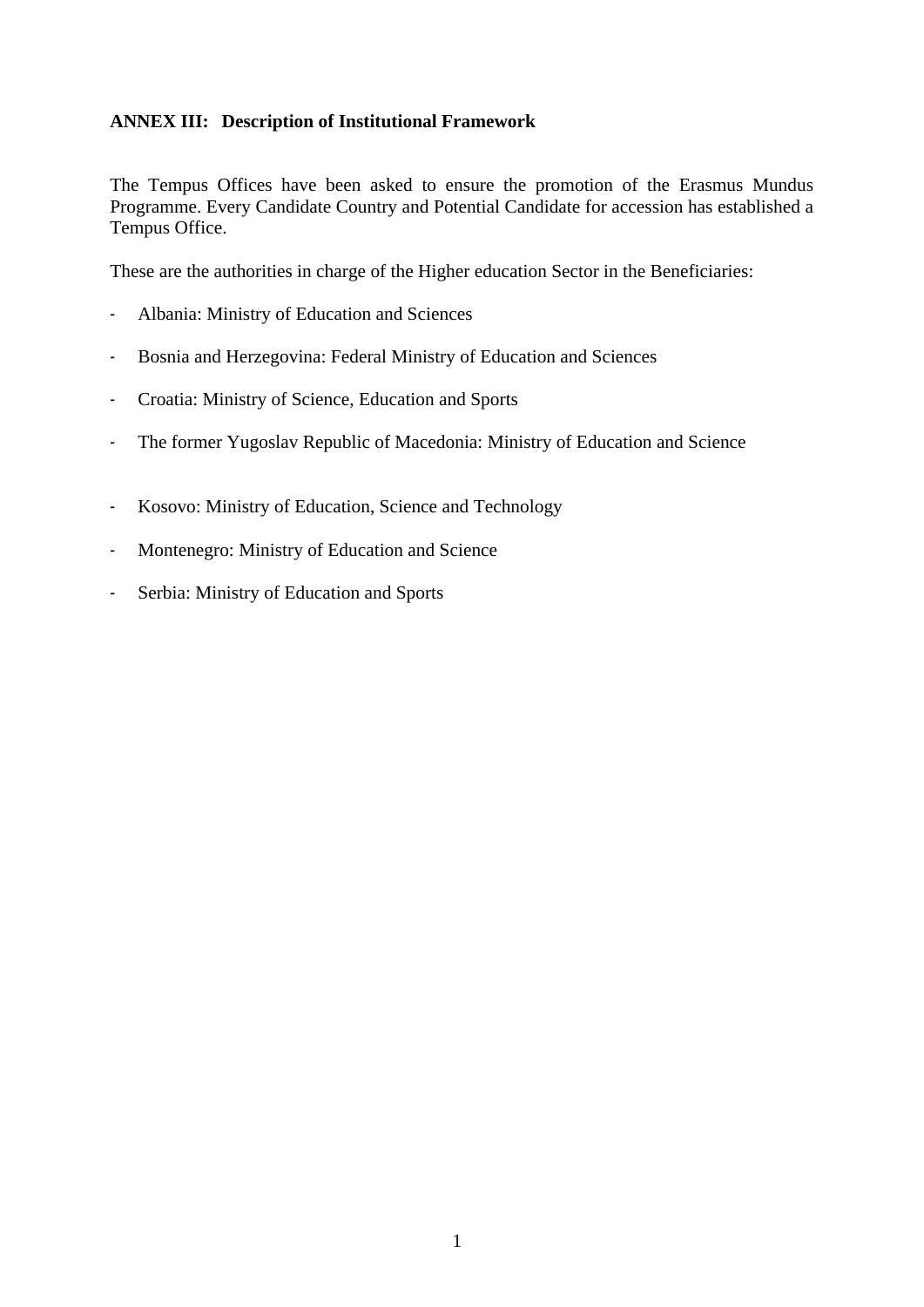#### **ANNEX IV: Reference to laws, regulations and strategic documents**

- Council Decision of 18 February 2008 (2008/210/EC) on the principles, priorities and conditions contained in the European Partnership with Albania and repealing Decision 2006/54/EC
- Council Decision of 18 February 2008 (2008/211/EC) on the principles, priorities and conditions contained in the European Partnership with Bosnia and Herzegovina and repealing Decision 2006/55/EC
- Council Decision of 12 February 2008 (2008/119/EC) on the principles, priorities and conditions contained in the Accession Partnership with Croatia and repealing Decision 2006/145/EC
- Council Decision of 18 February 2008 (2008/212/EC) on the principles, priorities and conditions contained in the Accession Partnership with the former Yugoslav Republic of Macedonia and repealing Decision 2006/57/EC
- Council Decision of 22 January 2007 (2007/49/EC) on the principles, priorities and conditions contained in the European Partnership with Montenegro.
- Council Decision of 18 February 2008 (2008/213/EC) on the principles, priorities and conditions contained in the European Partnership with Serbia including Kosovo as defined by United Nations Security Council Resolution 1244 of 10 June 1999 and repealing Decision 2006/56/EC
- Multi-beneficiary Multi-annual Indicative Planning Document 2009-2011